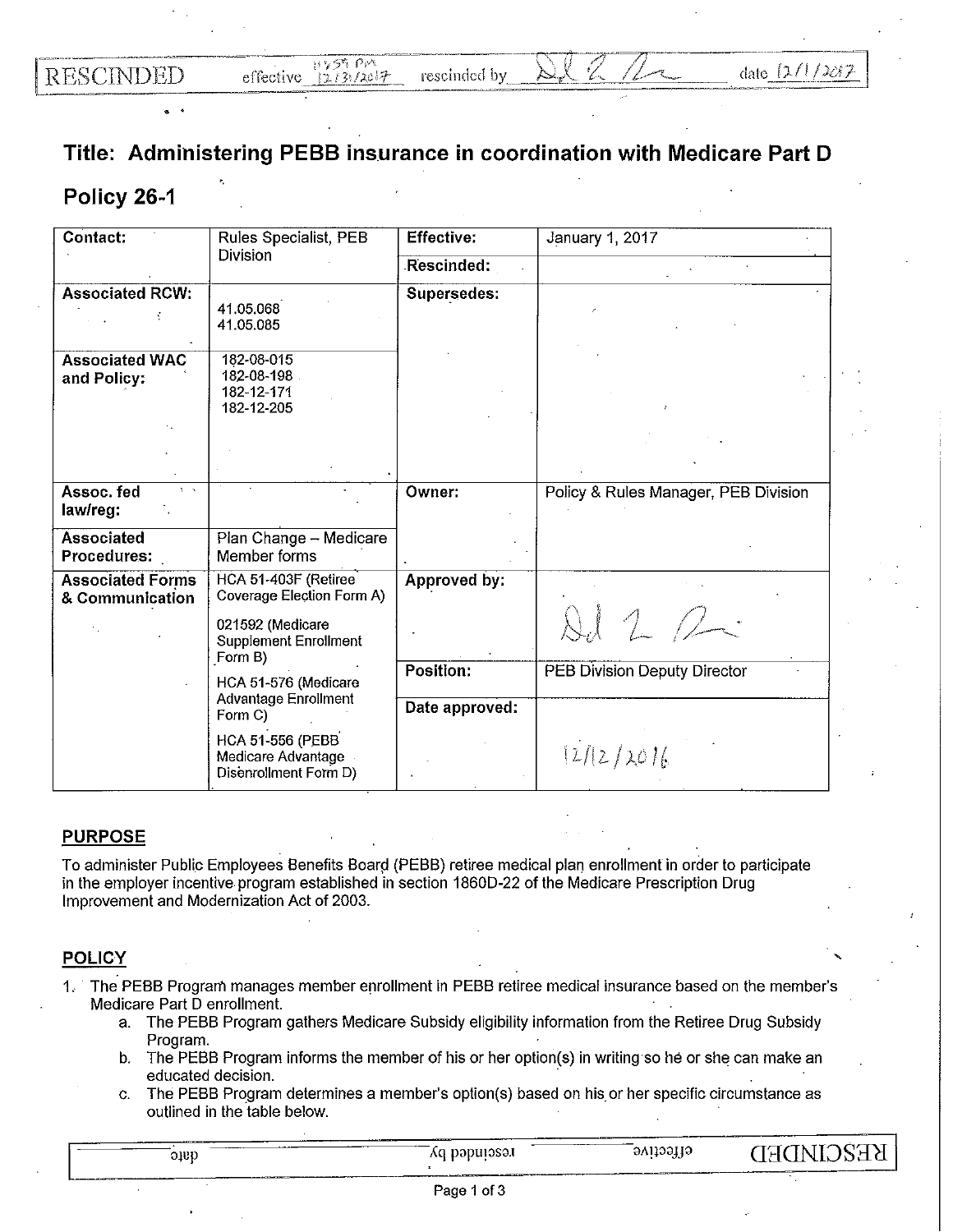| <b>Circumstance</b>                                                                                                                                               | Coordination of enrollment in PEBB retiree medical insurance                                                                                                                                                                                                                                                                                                                                                                                                                                                                                                                                                                                                                                                                                                                                         |
|-------------------------------------------------------------------------------------------------------------------------------------------------------------------|------------------------------------------------------------------------------------------------------------------------------------------------------------------------------------------------------------------------------------------------------------------------------------------------------------------------------------------------------------------------------------------------------------------------------------------------------------------------------------------------------------------------------------------------------------------------------------------------------------------------------------------------------------------------------------------------------------------------------------------------------------------------------------------------------|
| Subscriber, subscriber's<br>А.<br>spouse or state registered<br>domestic partner is enrolled in<br>Medicare Part A and Part B<br><b>AND</b>                       | Subscriber, subscriber's spouse or state registered domestic<br>1.<br>partner must:<br>Terminate enrollment in Medicare Part D in order to<br>a.<br>retain enrollment in the selected PEBB medical plan.<br>i. Proof of Medicare Part D termination is<br>required.                                                                                                                                                                                                                                                                                                                                                                                                                                                                                                                                  |
| Subsequently enrolls in<br>Medicare Part D                                                                                                                        | <b>OR</b><br>b. Enroll in PEBB's Medicare Supplement plan F.<br>i. All Medicare enrollees who subsequently enroll<br>in Medicare Part D must either terminate<br>enrollment in Medicare Part D or change<br>enrollment to the Medicare Supplement Plan F.<br>ii. A completed Medicare Supplement Enrollment<br>Form B is required. If the subscriber is enrolled<br>in a Medicare Advantage Plan, he or she must<br>also complete a PEBB Medicare Advantage<br>Plan Disenrollment form (Form D).<br>Non Medicare enrollees on the account will be<br>ÎÎ.<br>enrolled in the Uniform Medical Plan Classic.                                                                                                                                                                                            |
|                                                                                                                                                                   | <b>OR</b><br>Terminate PEBB retiree medical and dental insurance.<br>$C_{\cdot}$<br>This will also terminate insurance coverage for all<br>dependents enrolled under the subscriber's account.<br>A written request for termination is required.<br>2.<br>Subscribers are required to respond to PEBB by the date listed<br>in PEBB's notification(s) in order to remain on PEBB retiree<br>insurance.<br>a. If a subscriber fails to respond regarding him or herself.<br>then PEBB will terminate coverage for the subscriber<br>and any enrolled dependents on the subscriber's<br>account.<br>If a subscriber fails to respond regarding his or her<br>b.<br>spouse or state registered domestic partner, then PEBB<br>will terminate coverage for the spouse or registered<br>domestic partner. |
| Subscriber is enrolled in a<br>В.<br>Medicare Part D Plan and is<br>dually-eligible for full Medicare<br>and Medicaid benefits<br>C. Subscriber's spouse or state | PEBB will defer the subscriber's PEBB retiree medical and<br>1.<br>dental insurance. All other enrolled dependents will remain<br>enrolled on PEBB retiree insurance as long as they meet criteria<br>described in WAC 182-12-205(2)(c).<br>The subscriber is required to respond to PEBB by<br>а.<br>the date listed in PEBB's notification(s) in order to<br>stop the deferral and remain enrolled in PEBB<br>retiree insurance. To remain enrolled:<br>i. Subscriber must terminate their Medicare<br>Part D or terminate their enrollment in<br>Medicaid and enroll in Medicare<br>Supplement Plan F; and<br>ii. Provide proof of termination of Medicare<br>Part D or Medicaid.<br>PEBB will terminate the subscriber's spouse or state registered<br>$1_{\cdot}$                               |
| registered domestic partner is<br>enrolled in a Medicare Part D                                                                                                   | domestic partner's PEBB retiree medical and dental insurance.<br>All other enrolled dependents will remain enrolled on PEBB                                                                                                                                                                                                                                                                                                                                                                                                                                                                                                                                                                                                                                                                          |

ÿ

 $\ddot{\phantom{0}}$ 

 $\sim$